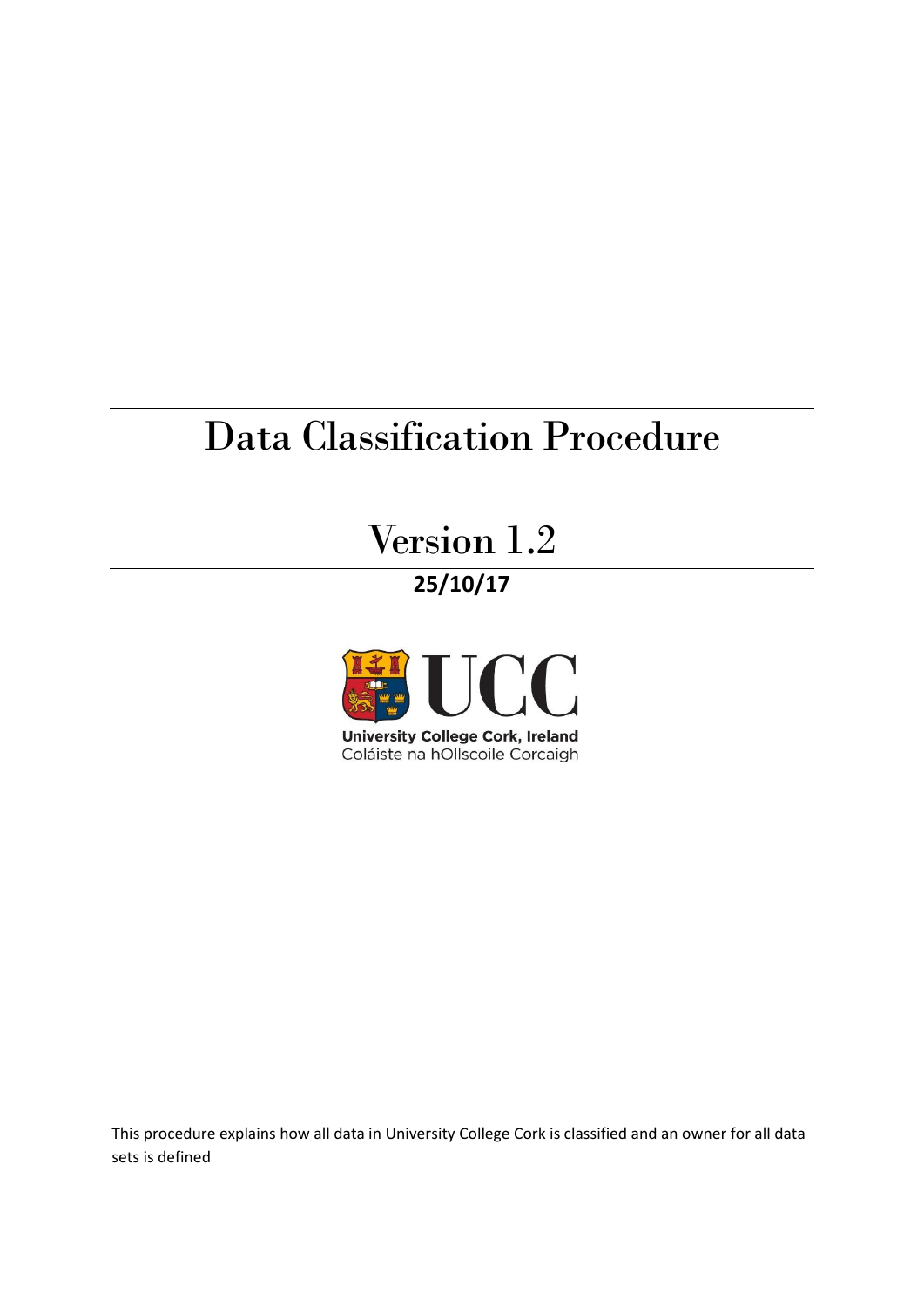#### **Document Location**

<http://www.ucc.ie/en/it-policies/procedures>

## **Revision History**

**Date of this revision: 25/10/2017 Date of next revision: 25/10/2018**

| <b>Revision</b><br><b>Revision</b> |                     | <b>Summary of Changes</b>                                                                                                 | <b>Changes</b> |
|------------------------------------|---------------------|---------------------------------------------------------------------------------------------------------------------------|----------------|
| <b>Number</b>                      | <b>Date</b>         |                                                                                                                           | marked         |
| 0.1                                | 31/12/2012 Original |                                                                                                                           |                |
| 0.2                                | 23/03/2013          | Revised Draft based on feedback from ISMT                                                                                 |                |
| 1.1                                | 29/9/16             | 2016 Review: No changes required                                                                                          |                |
| 25/10/2017<br>1.2                  |                     | Updated description of Confidential Data to include Personal<br>Data and Special Categories of Personal Data in line with |                |
|                                    |                     | <b>GDPR terminology</b>                                                                                                   |                |

## **Approval**

This document requires the following approvals:

| <b>Name</b> | Title | <b>Date</b> |
|-------------|-------|-------------|
|             |       |             |
|             |       |             |
|             |       |             |
|             |       |             |

This procedure will be reviewed on a periodic basis.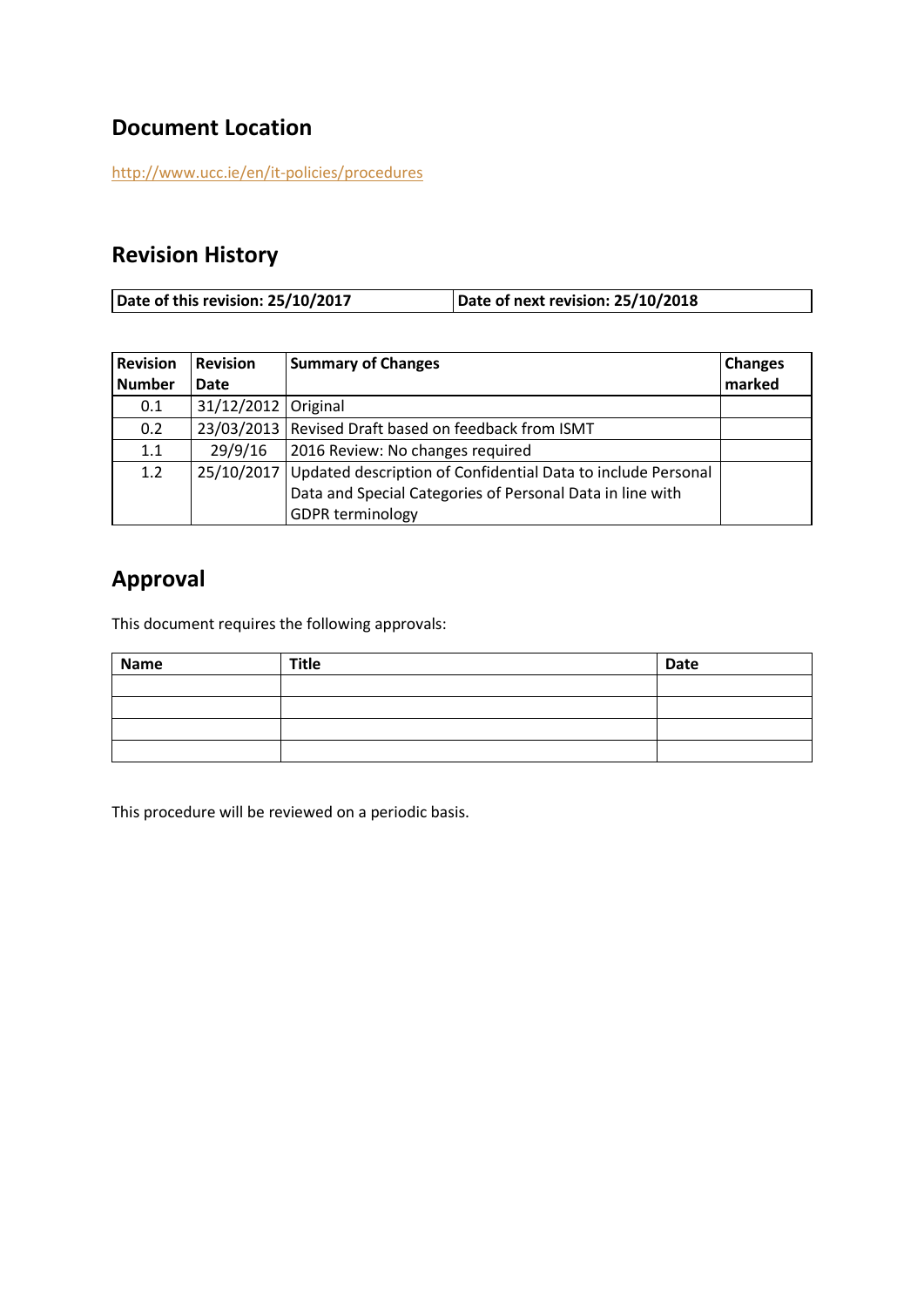### **Table of Contents**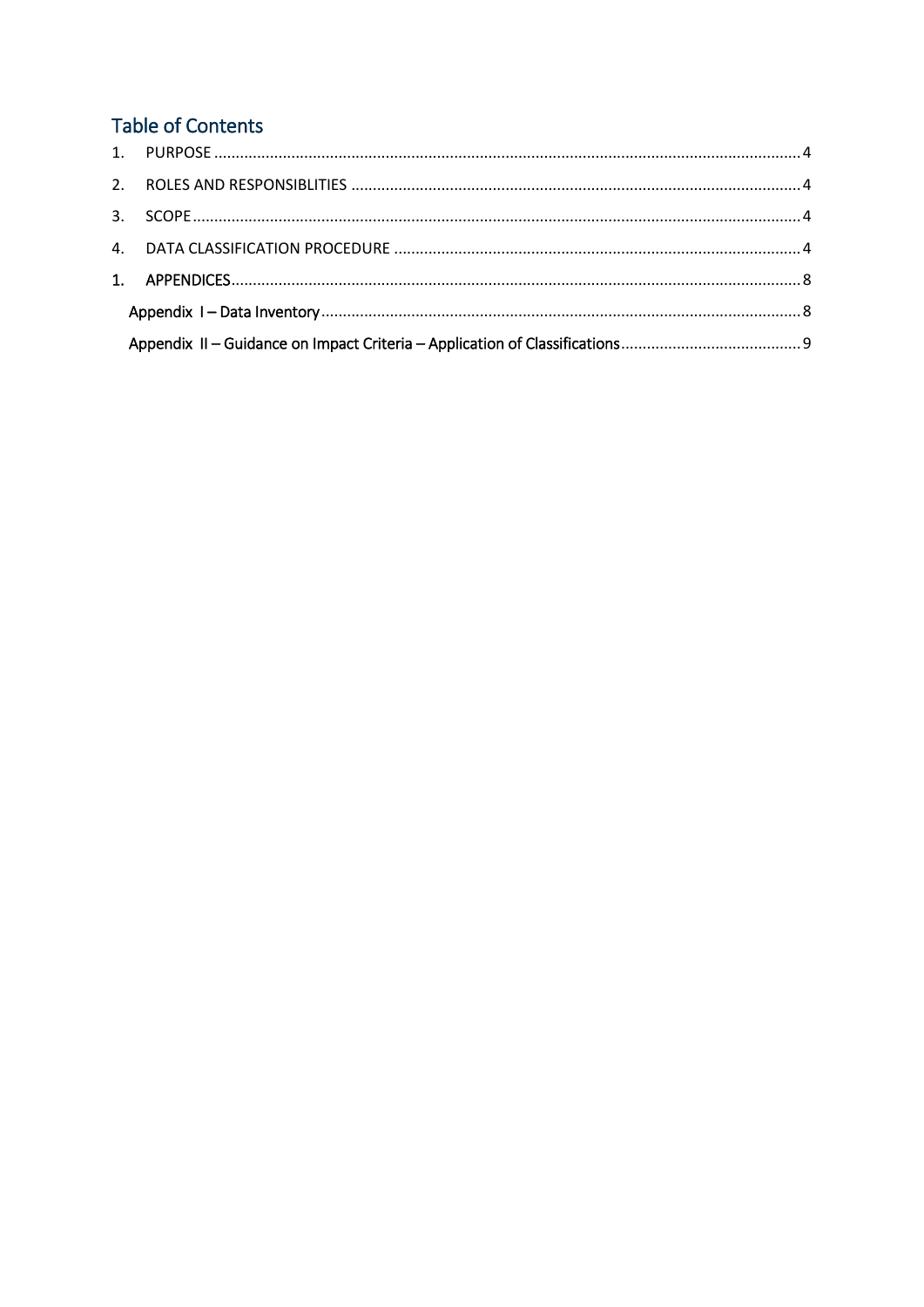#### <span id="page-3-0"></span>1. PURPOSE

The Data Management Policy requires Data Owners to classify their data according to its sensitivity and criticality. This procedure sets out how this classification is to be performed.

#### <span id="page-3-1"></span>2. ROLES AND RESPONSIBLITIES

#### **Data Owner**

The Data Owner will classify their data and ensure that the Data Inventory with respect to their data is accurate and up to date.

#### <span id="page-3-2"></span>3. SCOPE

This procedure applies to all Data Owners as described in the Data Management Policy.

This procedure applies to electronic data only, for data classification of non-electronic data, please refer to University College Cork records management policy.

#### <span id="page-3-3"></span>4. DATA CLASSIFICATION PROCEDURE

As per ISO 27002 the purpose of information classification is to ensure that information/data receives an appropriate level of protection.

Following on from this, University College Cork – National University of Ireland classifies its data based on the level of impact that would be caused by inappropriate access and/or data loss.

There are three classifications as follows:

- 1. Public data
- 2. Internal Use Only data
- 3. Confidential data

Classification of data is independent of its format.

The following table provides an indication of how classifications get assigned through considering the impact of various risks (Refer to Appendix II for Further Guidance):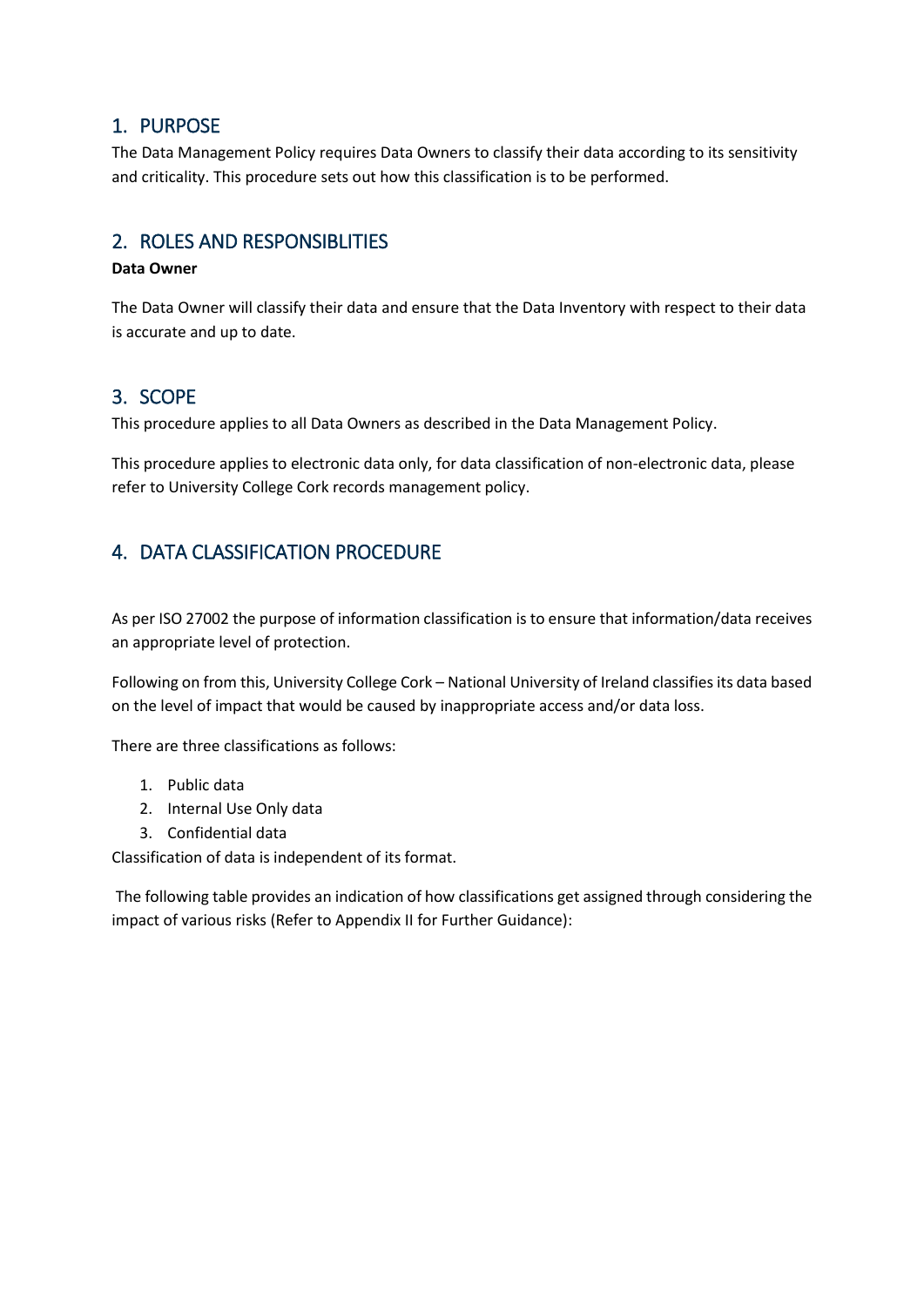| <b>Risk</b>                                                                           |           | <b>IMPACT IS CONSIDERED FROM FOUR MAIN PERSPECTIVES- LEGAL, REPUTATIONAL,</b><br>FINANCIAL, AND OPERATIONAL (REFER TO APPENDIX II FOR FURTHER GUIDANCE) |                                                           |                                 |  |  |
|---------------------------------------------------------------------------------------|-----------|---------------------------------------------------------------------------------------------------------------------------------------------------------|-----------------------------------------------------------|---------------------------------|--|--|
| Inappropriate access<br>causing breach of<br>confidentiality/data<br>protection rules |           | Minor                                                                                                                                                   | Moderate                                                  | <b>Serious</b>                  |  |  |
| Inappropriate access<br>resulting in<br>unauthorised<br>amendments                    |           | Minor                                                                                                                                                   | Moderate                                                  | Serious                         |  |  |
| Data loss                                                                             |           | Minor                                                                                                                                                   | Moderate                                                  | Serious                         |  |  |
| <b>UNAUTHORISED</b>                                                                   |           | Minor                                                                                                                                                   | Moderate                                                  | Serious                         |  |  |
| <b>DISCLOSURE</b>                                                                     |           |                                                                                                                                                         |                                                           |                                 |  |  |
|                                                                                       |           |                                                                                                                                                         |                                                           |                                 |  |  |
| <b>RESULTING DATA</b><br><b>CLASSIFICATION</b>                                        |           | <b>Public Data</b>                                                                                                                                      | <b>Internal Use</b><br>Only                               | <b>Confidential Data</b>        |  |  |
|                                                                                       |           |                                                                                                                                                         |                                                           |                                 |  |  |
|                                                                                       |           |                                                                                                                                                         |                                                           |                                 |  |  |
| <b>DATA</b>                                                                           | $\bullet$ | Public Websites.                                                                                                                                        | Intranet / Extranet data.<br>$\bullet$                    | Finance Data.<br>$\bullet$      |  |  |
| <b>CLASSIFICATION</b>                                                                 | $\bullet$ | Campus Maps.                                                                                                                                            | Internal telephone<br>$\bullet$                           | HR Data.<br>$\bullet$           |  |  |
| <b>EXAMPLES</b>                                                                       |           | Staff Directory.                                                                                                                                        | books and directories.<br>Financial Budgets.<br>$\bullet$ | Human Subject Data<br>$\bullet$ |  |  |

Data that is not yet been classified should be considered confidential until the owner assigns the classification. Long term classification of Data as confidential for this reason is not acceptable.

#### Public Data

Public data is information that may be open to the general public. It is defined as information with no existing local, national or international legal restrictions on access or usage. Public data can be made available to all members of the University College Cork – National University of Ireland community and to all individuals and entities external to the University College Cork – National University of Ireland community.

By way of illustration only, some examples of public data include:

- Publicly posted content on all external facing web sites;
- Publicly posted press release;
- Publicly posted schedules of classes;
- Publicly posed interactive UCC maps, newsletters, newspapers and magazines.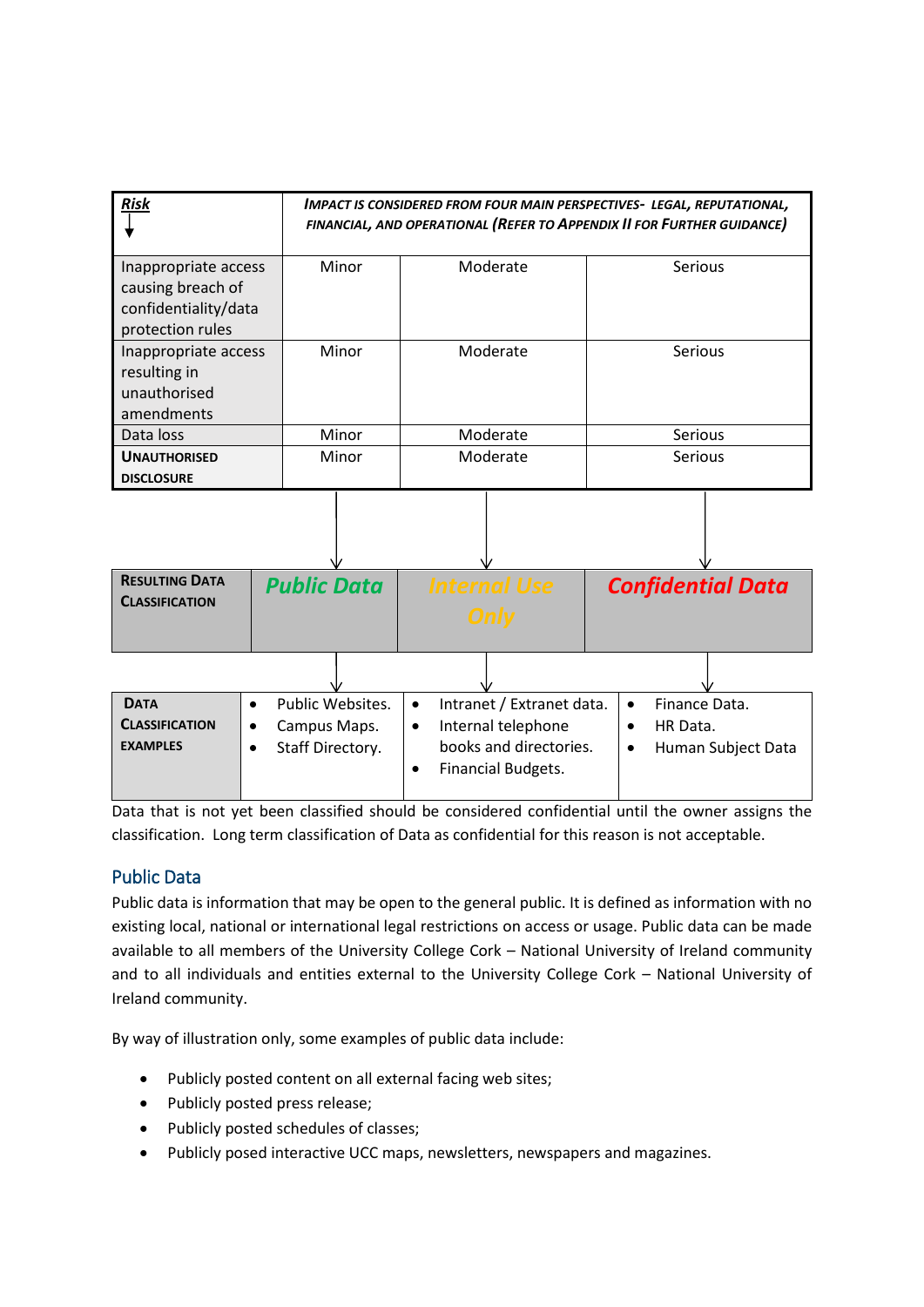#### Internal Use Only

Internal only data is confidential information that must be protected due to proprietary, ethical, or privacy considerations, and must be protected from unauthorized access, modification, transmission, storage or other use. Internal use data is information that is restricted to members of the University College Cork – National University of Ireland community who have a legitimate purpose for accessing such data.

By way of illustration only, some examples of official use data include:

- Intranet / Extranet data.
- Internal telephone books and directories.
- Financial budgets

Internal Use only data must be protected to prevent loss, theft, unauthorized access and/or unauthorized disclosure.

#### Confidential Data

Confidential data is information or data protected by statutes, regulations, *UCC* or contractual obligation. Confidential data may be disclosed to authorised individuals on a need-to-know basis only.

#### **In UCC we sub-categorise Confidential Data into: Secret, Personal Data and Special Categories of Personal Data (Previously referred to Sensitive Personal Data).**

The following table describes the types of Confidential Data and gives examples of each type. The examples in given in this table are by way of illustration only and this is not an exhaustive list.

| <b>Confidential Data Type:</b> | Description:                   | <b>Example:</b>                |
|--------------------------------|--------------------------------|--------------------------------|
| Secret Data                    | Commercially Sensitive data    | High value data that comprises |
|                                | for which we have an           | intellectual property for      |
|                                | institutional obligation to    | research projects              |
|                                | protect                        | <b>Commercial contracts</b>    |
| Personal Data                  | Data relating to a living      | Name Address                   |
|                                | individual who is or can be    | <b>Credit Card Number</b>      |
|                                | identified from the data       | <b>CCTV Footage</b>            |
|                                |                                | <b>Student Records</b>         |
|                                |                                | Personnel and Payroll Records  |
|                                |                                | <b>Bank Account Details</b>    |
| Special Categorise of Personal | There are specific categories  | Physical or mental health      |
| Data                           | of data which are defined by   | Racial origin                  |
|                                | the GDPR (General Data         | Political opinions             |
|                                | Protection Regulation) as      | Religious or other beliefs     |
|                                | special categories of personal | Sexual life                    |
|                                | data                           | Criminal convictions           |
|                                |                                | Biometric data                 |
|                                |                                | Trade Union membership         |
|                                |                                |                                |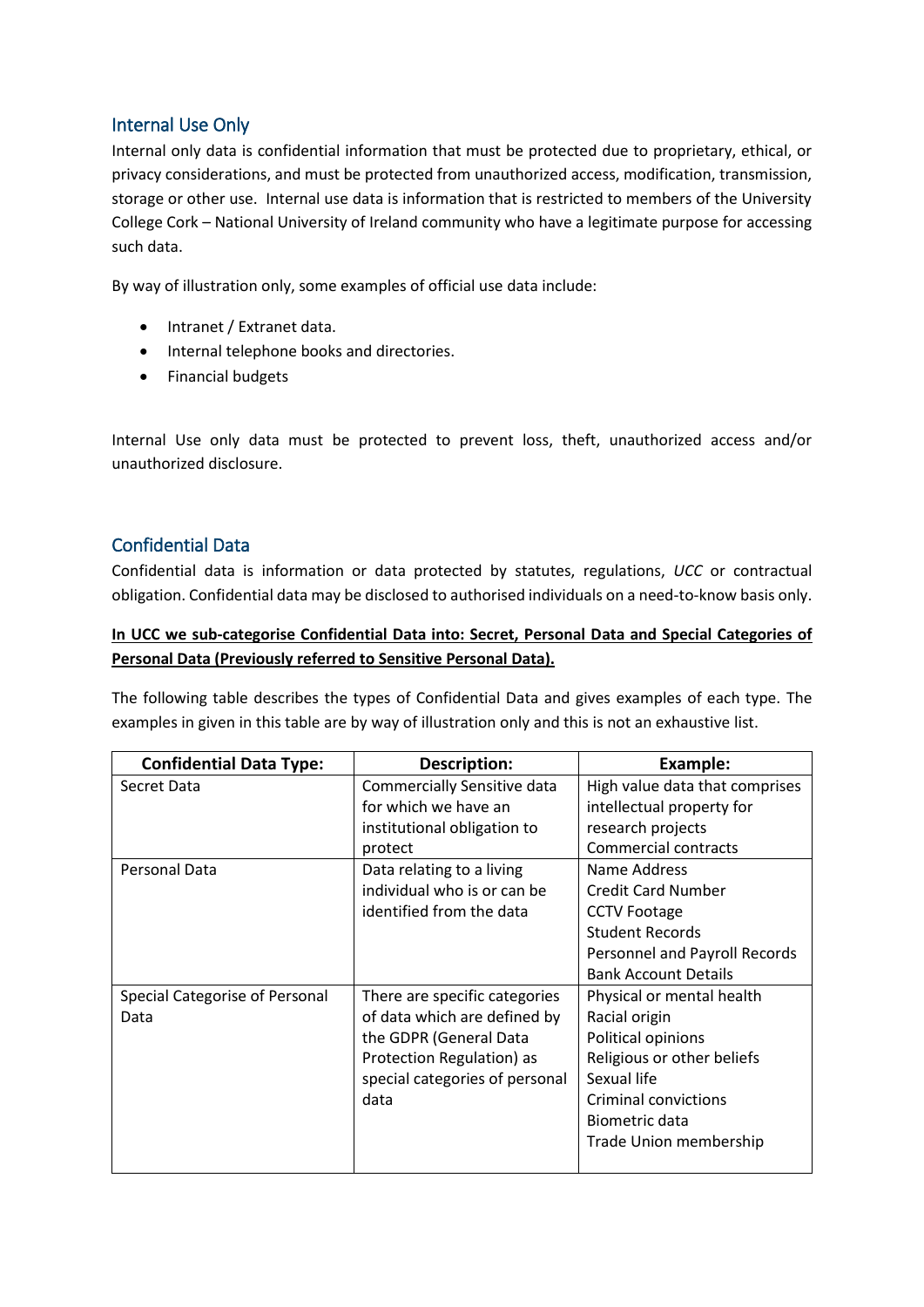Confidential data, when stored in an electronic format, must be protected with strong passwords and stored on servers that have appropriate access control measures in order to protect against loss, theft, unauthorized access and unauthorized disclosure.

Technical considerations for electronically storing Special Categories of Personal Data should be considered on a case-by-case basis, the Data Owner should engage with the Data Custodian (please reference the [Data Management Policy](https://www.ucc.ie/en/media/support/itpolicies/policies/DataManagementPolicy.pdf) for more details) to ensure the appropriate technical protections and control measures are in place for protecting this type of data in line with UCC's obligations under the [Data Protection Policy.](https://www.ucc.ie/en/ocla/comp/data/)

Confidential data must not be disclosed to parties without explicit management authorization from the data owner, (refer to data management policy). Confidential data must only be used for the purpose for which it was originally gathered. If, for legitimate teaching, learning and/or research activities confidential data is used for a purpose other than that of which it was originally gathered the data must be anonymised. For additional information on Data Protection, please refer to the Universities Data Protection Policy.

#### Classification Record

The data inventory as per the template in Appendix I should clearly indicate the data classification assigned to individual data sets for University College Cork – National University of Ireland processes. It is the responsibility of individual data owners to input into the data inventory. It is the responsibility of the Director of IT to coordinate and update this data inventory.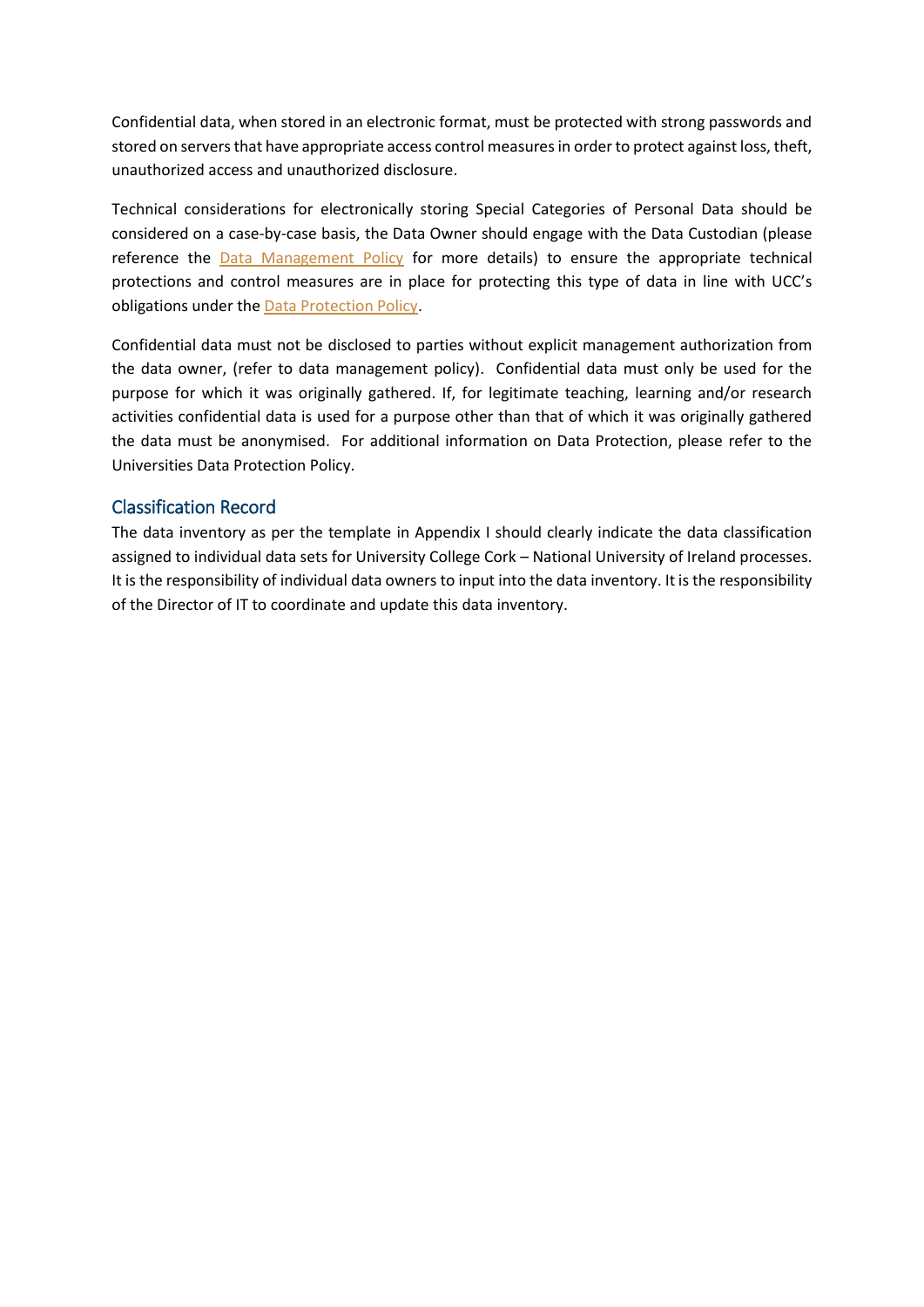#### 1. APPENDICES

## Appendix I – Data Inventory

*Note: an additional column to indicate Data Steward nomination can be included in the below also.*

<span id="page-7-1"></span><span id="page-7-0"></span>

|                     | Home<br>Page Layout<br>Formulas<br>STARWizard<br>AS/2 Tools<br>Insert<br>Data<br>Review<br>View<br>Developer<br>File |                                                                                         |                                                   |                                                         |                                                             |                                             |                                                      |                                                               |
|---------------------|----------------------------------------------------------------------------------------------------------------------|-----------------------------------------------------------------------------------------|---------------------------------------------------|---------------------------------------------------------|-------------------------------------------------------------|---------------------------------------------|------------------------------------------------------|---------------------------------------------------------------|
|                     | Cut<br>Calibri<br>≣े Copy *                                                                                          | $\overline{+}$ 11 $\overline{+}$ $\overline{A}^*$ $\overline{A}^*$<br>≡                 | <b>T</b> Wrap Text<br>$\sum_{\alpha}$<br>$\equiv$ | General                                                 | 鷝                                                           | Ť                                           | $\overline{\bigoplus}$ Fill $\overline{\phantom{a}}$ | $\Sigma$ AutoSum $\sim$<br>$\mathbf{A}$                       |
|                     | Paste<br>Format Painter                                                                                              | <b>B</b> $I$ <b>U</b> $\cdot$ <b>H</b> $\cdot$ $\otimes$ $\cdot$ <b>A</b> $\cdot$<br>青青 | Merge & Center<br>清<br>$\leftarrow$ $\leftarrow$  | $\frac{49}{32}$ - % , $\frac{40}{30}$ - $\frac{00}{20}$ | Conditional Format Cell<br>Formatting * as Table * Styles * | Insert Delete Format                        |                                                      | Sort & Find &<br><b><i>Q</i></b> Clear ▼<br>Filter * Select * |
|                     | Clipboard<br>$\overline{\mathbb{F}_M}$ .                                                                             | Font<br>$\overline{\mathbb{F}_M}$ .                                                     | Alignment                                         | $\overline{\mathbb{R}}$ .<br>Number                     | $\overline{\mathbb{F}_M}$<br>Styles                         | Cells                                       |                                                      | Editing                                                       |
|                     | $ ($<br>F <sub>4</sub>                                                                                               | $f_x$                                                                                   |                                                   |                                                         |                                                             |                                             |                                                      |                                                               |
| ◢                   | $\overline{A}$                                                                                                       | $\mathbf{B}$                                                                            | $\mathsf{C}$                                      | D                                                       | E                                                           | F.                                          | G                                                    | H                                                             |
| $\mathbf{1}$        |                                                                                                                      |                                                                                         | <institute name=""> Data Inventory</institute>    |                                                         |                                                             |                                             |                                                      |                                                               |
| $\overline{2}$      |                                                                                                                      |                                                                                         |                                                   |                                                         |                                                             |                                             |                                                      |                                                               |
|                     | <b>Process Name</b>                                                                                                  | <b>Data Set</b>                                                                         | <b>Data Owner Name</b>                            | <b>Data Storage Location</b>                            | Data Processor Name Data Classification:                    |                                             | <b>Data</b>                                          | Data disposal                                                 |
|                     |                                                                                                                      |                                                                                         |                                                   | (Application/database;<br><b>Network directory</b>      |                                                             | (Public Data; Internal                      | <b>Retention</b><br><b>Period</b>                    | technique                                                     |
|                     |                                                                                                                      |                                                                                         |                                                   | location)                                               |                                                             | use Only Data;<br><b>Confidential Data)</b> | (Months or                                           | (Purge or<br>archive)                                         |
| 3                   |                                                                                                                      |                                                                                         |                                                   |                                                         |                                                             |                                             | Years)                                               |                                                               |
| 4                   | Finance                                                                                                              |                                                                                         |                                                   |                                                         |                                                             |                                             | $\mathbf{w}$                                         |                                                               |
| 5                   |                                                                                                                      |                                                                                         |                                                   |                                                         |                                                             | <b>Public Data</b><br><b>Internal use</b>   |                                                      |                                                               |
| 6                   |                                                                                                                      |                                                                                         |                                                   |                                                         |                                                             | Confidential Data                           |                                                      |                                                               |
| $\overline{7}$<br>8 | <b>Human Resources</b>                                                                                               |                                                                                         |                                                   |                                                         |                                                             |                                             |                                                      |                                                               |
| 9                   |                                                                                                                      |                                                                                         |                                                   |                                                         |                                                             |                                             |                                                      |                                                               |
| 10                  |                                                                                                                      |                                                                                         |                                                   |                                                         |                                                             |                                             |                                                      |                                                               |
|                     | 11 Student Administration                                                                                            |                                                                                         |                                                   |                                                         |                                                             |                                             |                                                      |                                                               |
| $12\,$              |                                                                                                                      |                                                                                         |                                                   |                                                         |                                                             |                                             |                                                      |                                                               |
| 13<br>14            |                                                                                                                      |                                                                                         |                                                   |                                                         |                                                             |                                             |                                                      |                                                               |
|                     | 15 Health and Safety                                                                                                 |                                                                                         |                                                   |                                                         |                                                             |                                             |                                                      |                                                               |
| 16                  |                                                                                                                      |                                                                                         |                                                   |                                                         |                                                             |                                             |                                                      |                                                               |
| 17                  |                                                                                                                      |                                                                                         |                                                   |                                                         |                                                             |                                             |                                                      |                                                               |
| 18                  |                                                                                                                      |                                                                                         |                                                   |                                                         |                                                             |                                             |                                                      |                                                               |
|                     | 19 Research                                                                                                          |                                                                                         |                                                   |                                                         |                                                             |                                             |                                                      |                                                               |
| 20<br>21            |                                                                                                                      |                                                                                         |                                                   |                                                         |                                                             |                                             |                                                      |                                                               |
|                     | H 4 ▶ H Inventory 1<br>旧址<br>$\parallel \parallel \parallel$                                                         |                                                                                         |                                                   |                                                         |                                                             |                                             |                                                      |                                                               |
|                     | Ready                                                                                                                |                                                                                         |                                                   |                                                         |                                                             |                                             |                                                      |                                                               |